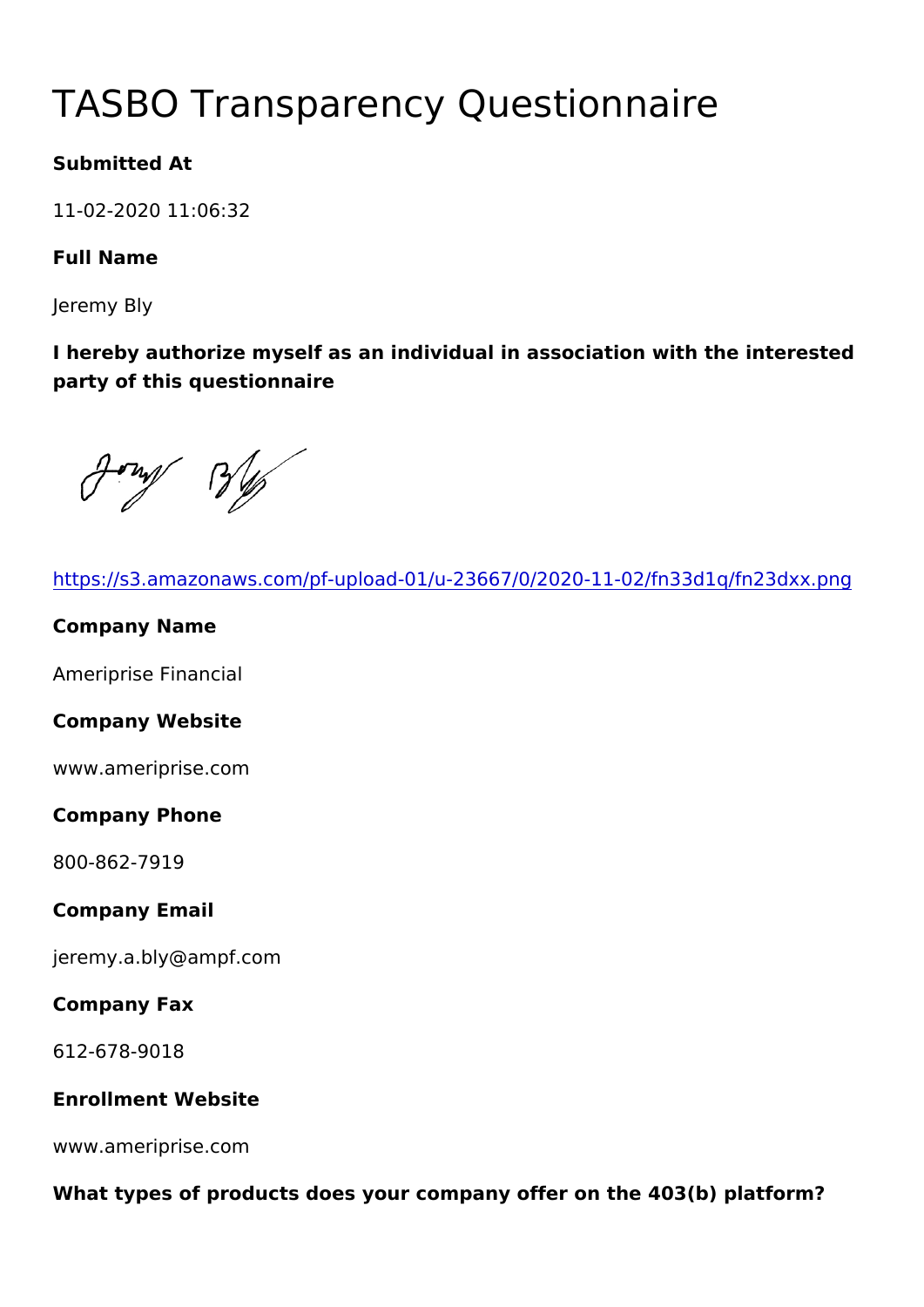Mutual Funds, Variable Annuities

# **What are your 403(b) Assets Under Management?**

\$4B-6B

## **What is your rating?**

S&P (AA+ / AA / AA- / A+ / A / A- / BBB+ / BBB / BBB- / BB+ / BB / BB- / B+ / B / B- / CCC+ / CCC / CCC- / D / None), Fitch (AA+ / AA / AA- / A+ / A / A- / BBB+ / BBB / BBB- / BB+ / BB / BB- / B+ / B / B- / CCC+ / CCC / CCC- / D / None), Moody's (Aaa / Aa1 / Aa2 / Aa3 / A1 / A2 / A3 / Baa1 / Baa2 / Baa3 / Ba1 / Ba2 / Ba3 / B1 / B2 / B3/ Caa1 / Caa2/ Caa3/None)

# **Is your organization licensed by Texas Department of Insurance (TDI)?**

Yes

**Is your organization in compliance with minimum capital and surplus requirements, including applicable risk-based capital and surplus requirements prescribed by rules adopted by TDI and supporting documentation?**

Yes

**As of 9/1/2019, do you agree to offer and sell only products that met former Teacher Retirement System of Texas (TRS) Requirements as of 9/1/2019?**

Yes

**Has your organization ever been petitioned into bankruptcy or insolvency in the last 10 years?**

No

**Has your organization or any of its officers been cited, or reprimanded by any regulatory agency within the past ten years?**

No

**What enrollment options does your company offer?** 

Representative Only

**How are clients able to make changes to their accounts?**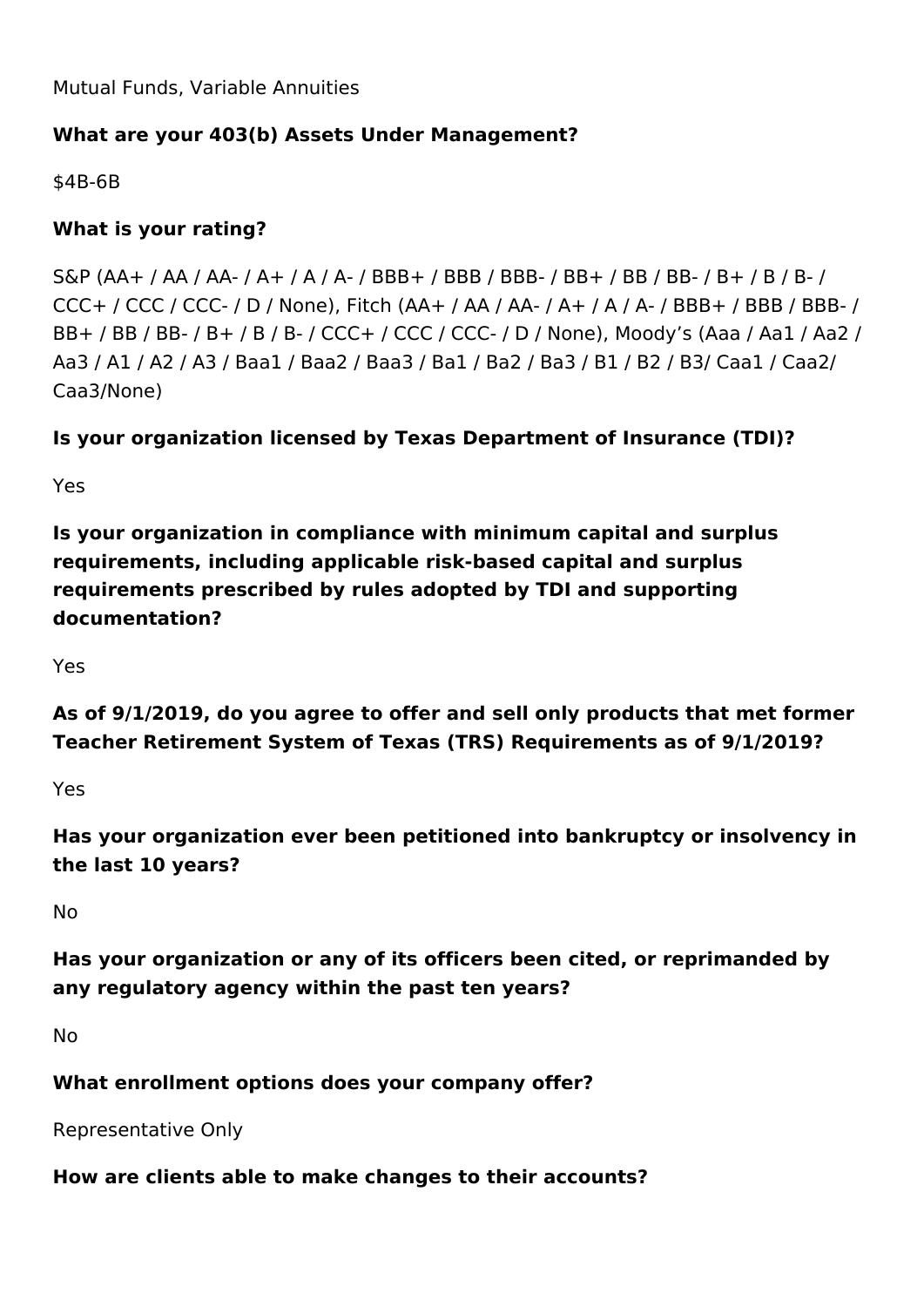Phone, Representative Only, Mail

# **Do you offer specific investment advice to individual 403(b) account holders?**

No

**Does your organization have experience in providing 403(b) qualified investment products and have a specialized department dedicated to the service of 403(b) qualified investment products?**

Yes

**Does your organization require that each of its representatives are properly licensed and qualified, by training and continuing education, to sell and service the company's eligible qualified investments?** 

Yes

**Does your sales force consist of captive agents or brokers?**

Captive Agents

**If your organization uses commissioned sales representatives, will you commit to limit the number of representatives working with a particular school district? If so what will this limitation be (e.g., no more than X, X number of representatives per Y number of employees, etc.)?**

Yes if that is what the school is looking for.

## **What products do you currently actively offer?**

Mutual Funds- Direct Access, Variable Annuities

## **Share Class**

A

## **What are your Distribution and/or service 12b-1 Expenses?**

0.25%

## **What are your Other Fees & Expenses?**

\$50 custodial fee

**Do you allow loans?**